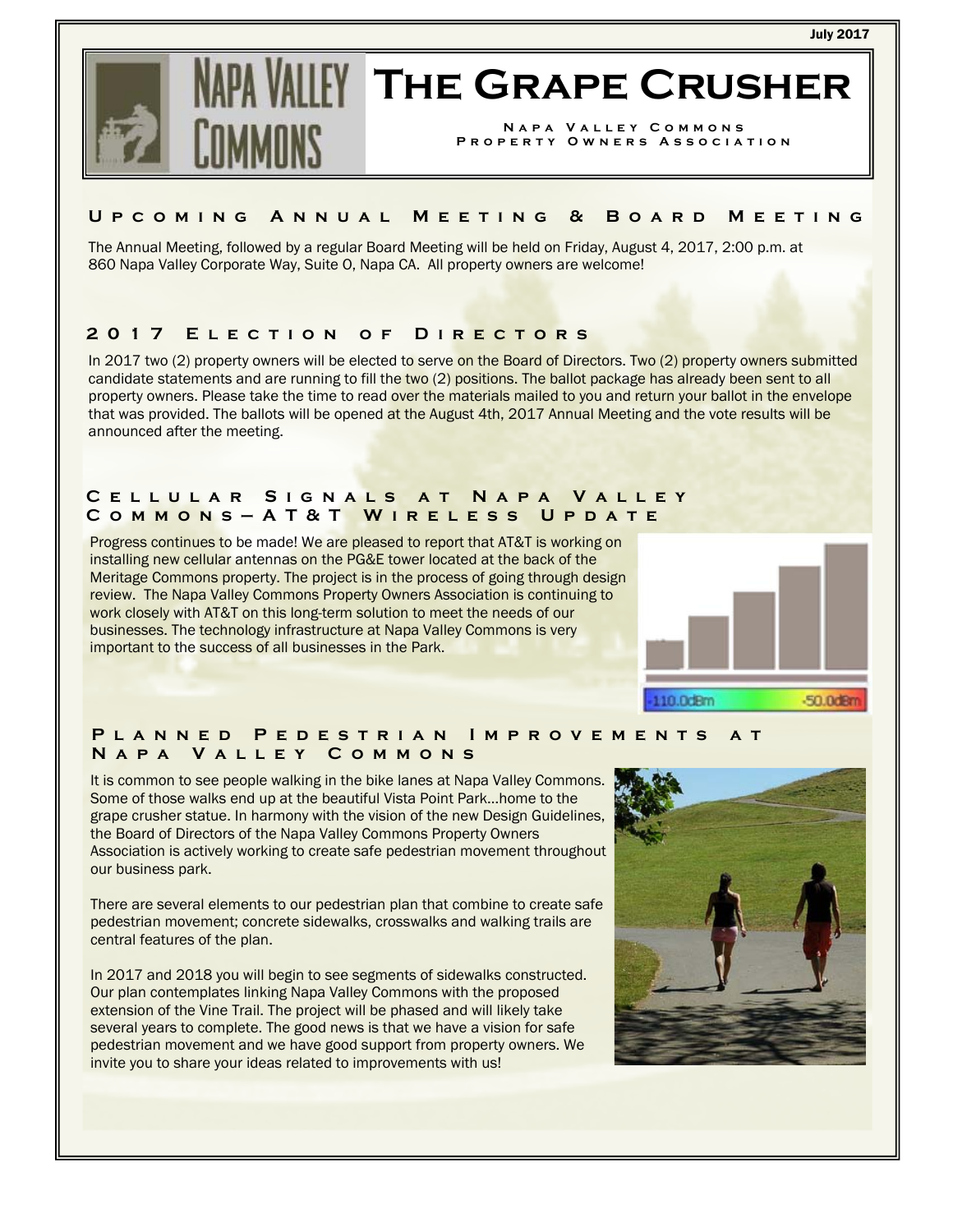## **Pacific Hospitality Group Under construction on Meritage Commons Project**

Construction is underway on the Meritage Commons. The project is located across the street from The Meritage Resort and Spa.

The Meritage Commons hotel enhancement will feature 145 guest rooms (inclusive of 39 suites), an outdoor pool area, and a food and wine village. It will complement the existing Meritage Resort by introducing new amenities that guests and residents can enjoy, including nine tasting rooms, an expansive event lawn for social gatherings and concerts, a demonstration kitchen, and a boutique wine-inspired market. Trinitas Cellars and Foley Family Wines are

among the wineries set to have a tasting room on site.

Construction is expected to be completed in 2018. For more information, renderings, and a virtual tour, go to: www.WeAreNapa.com.





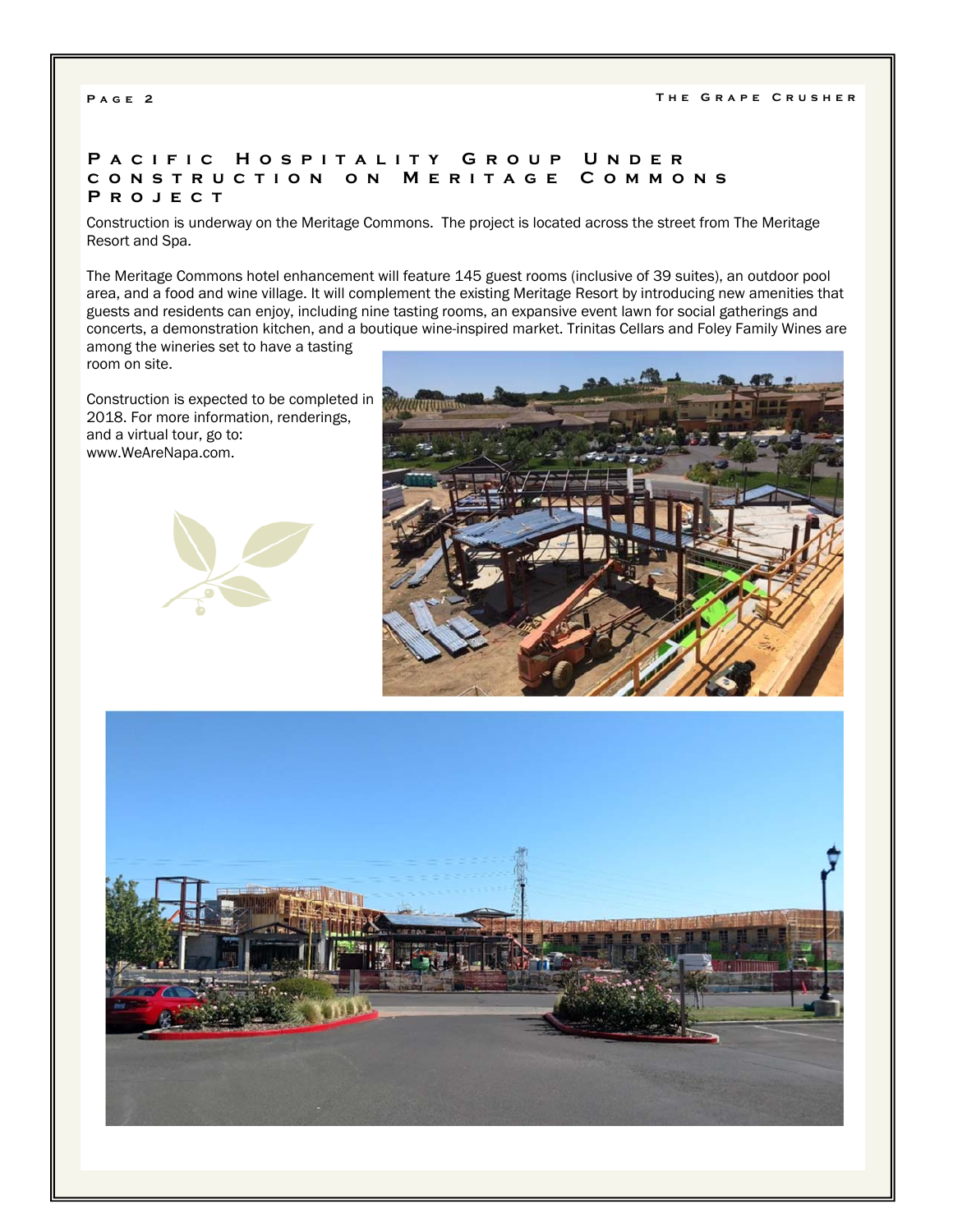#### **Would You Like You r Business To Be Featured in the Napa Valley Commons Newsletter?**

We like to feature articles on tenants at Napa Valley Commons so that we can promote awareness of the many businesses that we have here. The articles are also featured on the Napa Valley Commons website at www.napavalleycommons.com. If you are a tenant and would like your business to be featured in an upcoming newsletter, please contact Johnathan Kaufman at johnathan@advancedmgmt.com.

#### **Vision for Caltrans Right of Way (ROW) and Vista Point Park**

Napa Valley Commons is located at one of the key entrances to the Napa Valley.

The Board of Directors retained WATG to create a new vision to enhance Vista Point Park and the adjacent Caltrans ROW. With the proposed highway connection of Highway 12 and Highway 221 underway, the opportunity arises to enhance this special public park space in conjunction with the adjacent Caltrans ROW.

This vision concept design is the result of field visits and documentation of opportunities, strategic view analysis, and various internal design workshops. The Board of Directors approved the WATG vision in 2015.

More than 30 years ago, the Vista Point Park and sculpture was built and paid for by the original developer (Peter Bedford). The sculpture and current amenities sit on Caltrans ROW but have always been contractually maintained by the POA. The POA is seeking ownership of the Vista Point Park to greatly enhance this amenity of Napa Valley Commons.

The new vision creates a park that can be truly used and enjoyed by visitors. As depicted in the renderings, the area around the sculpture would be changed to allow more visitors to walk/sit around the sculpture. This would provide a better sense of location and direction to visitors as well as appreciation of incredible vistas.

Some of the enhancements would include the following: Information signs would tell of the sculpture, vineyards, history and vistas. Two lawn areas would be created for greater visitor use and events to take place, and land-



Napa Valley<br>Vista Point

scaping would be greatly enhanced. Pedestrian and bicycle facilities would be added and/or enhanced, connecting to existing facilities and thus contributing to a more "active" transportation system. Restrooms would be added. Lighting and security would be improved. The most iconic sculpture in Napa Valley would be set in a worthy artistic setting. As planned, the park would be nestled in vineyards on all sides, with the plantings beginning immediately in Phase I.

**WATG** 

The POA is continuing in active discussions with Caltrans on a plan to make this vision a reality, and a lot of work has been done to vet this vision with City of Napa, County of Napa and State officials. We continue to receive 100% support. Needless to say, this is a very exciting project for Napa and the POA! Our vision will be a major transformation to the principal gateway of Napa Valley and the Vista Point Park.